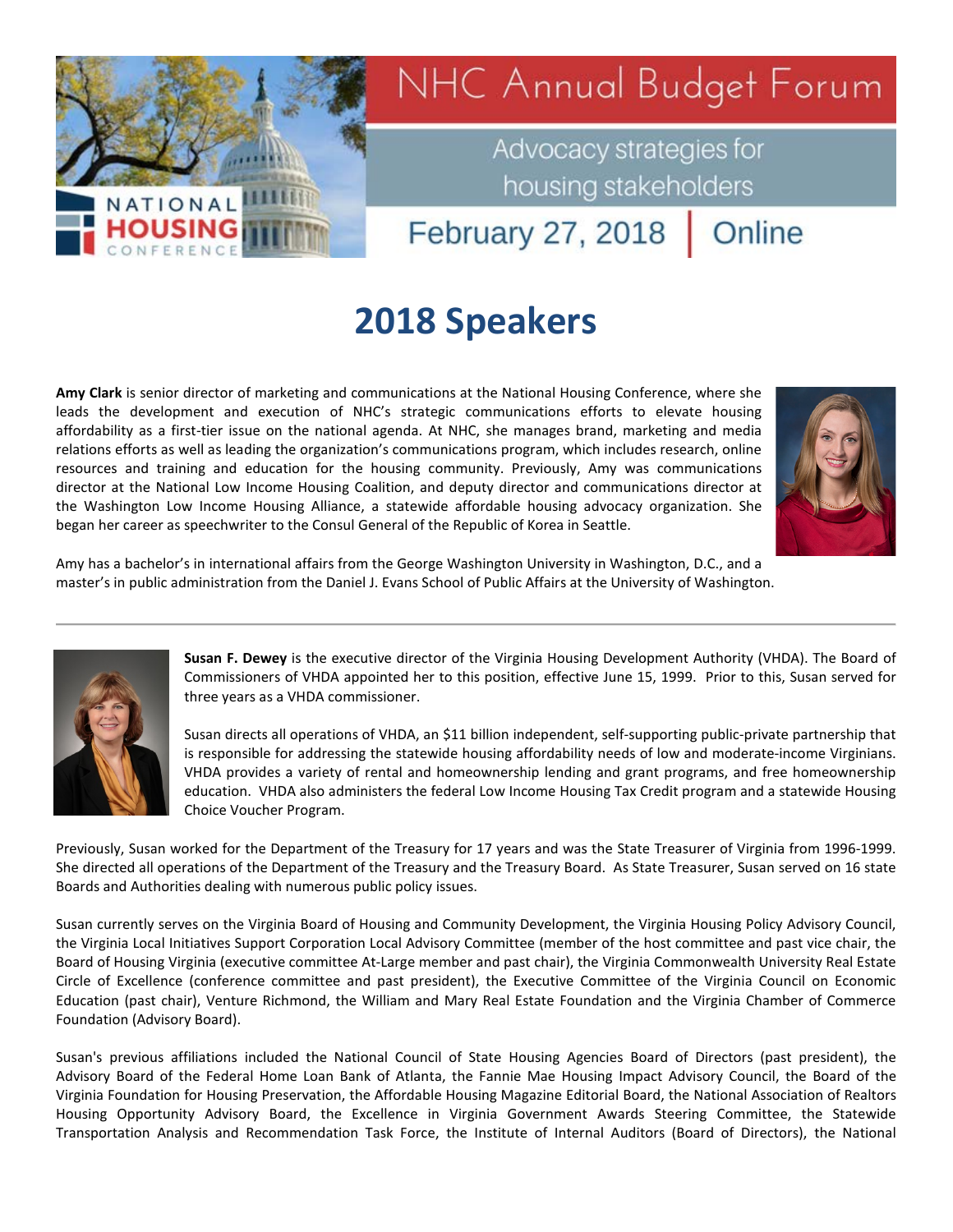Association of State Treasurers (past treasurer), the Virginia Executive Institute Alumni Association (past president) and membership in several professional and community organizations.

Susan's awards include the 2000 Federation of Appalachian Housing Enterprises Friend of Housing Award, the Commercial Real Estate Women Richmond's Top 20 Women Award in 2010, Virginia Beach Human Rights Commission's 2010 Daniel M. Stone Humanitarian Award, one of the ten 2010 Richmond YWCA Outstanding Women Awards, one of the three Richmond women to receive the 2010 Executive Women in Business Award from Style Magazine, one of Housing Wire's Influential Women 2011, the Better Housing Coalition Groundbreaker of the Year Award 2012 and a recipient of the Richmond Boomers Magazine, Boomers & Shakers Award in 2013.

Susan is a CPA and received her bachelor's and master's in business administration from the College of William and Mary in Williamsburg, Virginia. She and her husband reside in Chesterfield County, Virginia.

**David M. Dworkin** joined NHC as President and CEO in January 2018. Prior to joining NHC, David worked as a Senior Housing Policy Analyst at the U.S. Department of the Treasury, where he advised senior Treasury Department officials on matters related to housing and community development. His expertise includes credit availability; housing finance reform, mortgage servicing, affordable housing, access to credit, residential housing vacancy, abandonment and demolition and community stabilization strategies. He also served as a member of the White House's Detroit interagency team, where his responsibilities included developing and implementing strategies to assist in the City of Detroit's revitalization.



Previously, he managed the Capital Magnet Fund (CMF) at the Treasury Department's CDFI Fund, which disbursed \$80 million in grants for economic revitalization and community development through investment in and assistance to community development financial institutions (CDFIs) and nonprofit housing organizations.

Prior to joining the Treasury Department, he was CEO and Founder of Affiniti Strategies, a political consulting firm that assisted clients build political relationship capital. Mr. Dworkin served in a number of leadership positions at Fannie Mae, where he served General Counsels Robert Zoellick and Thomas Donilon.

His service in the administration of President George H.W. Bush included the State Department's acting deputy assistant secretary for legislative affairs. As national security advisor to Rep. Rod Chandler of Washington, he was recognized by Secretary of State James A. Baker III for his key role in the negotiation of the Bipartisan Accord on Central America, which led to the end of Nicaragua's civil war and inauguration of its first democratically elected government.

Mr. Dworkin was a freelance foreign correspondent and photographer for The Detroit News, where he covered the war in Afghanistan. In 1984, he was the first Western journalist to cross the Safed Koh mountain range with the rebels fighting in the region known as Tora Bora.

He is a graduate of the University of Michigan and lives in Washington, D.C. with his wife Hayley Hoffman.



**Rebekah King** leads NHC's policy agenda, working to advance federal housing policy to better serve the housing needs of low- and moderate-income people as well as strengthen the housing finance system and connect people to opportunity through housing. Rebekah directs NHC's advocacy around affordable housing in appropriations, tax, regulatory and other policy areas and represents NHC in policy forums. She leads NHC's task forces and working groups to develop new policy solutions in affordable housing and works with NHC members and coalition partners to connect with agency and legislative policymakers. She writes and produces NHC policy materials including regulatory comments, coalition statements, blog posts, publications and the Washington Wire, NHC's weekly update to its members. Rebekah King joined NHC as a policy associate in August 2014. Before joining NHC, Rebekah worked with Howard County, Maryland's HOME

program, primarily on CHDO and compliance issues. She also worked as a research associate at Energy Programs Consortium, drafting briefs and policy materials on residential energy efficiency finance. Rebekah started her career as a policy and program analyst with the North Carolina Housing Finance Agency, supporting the agency's foreclosure prevention programs, annual reporting, policy initiatives and program oversight. Rebekah believes in affordable housing as a platform for families to improve their lives and the important role of federal policy in supporting affordable housing.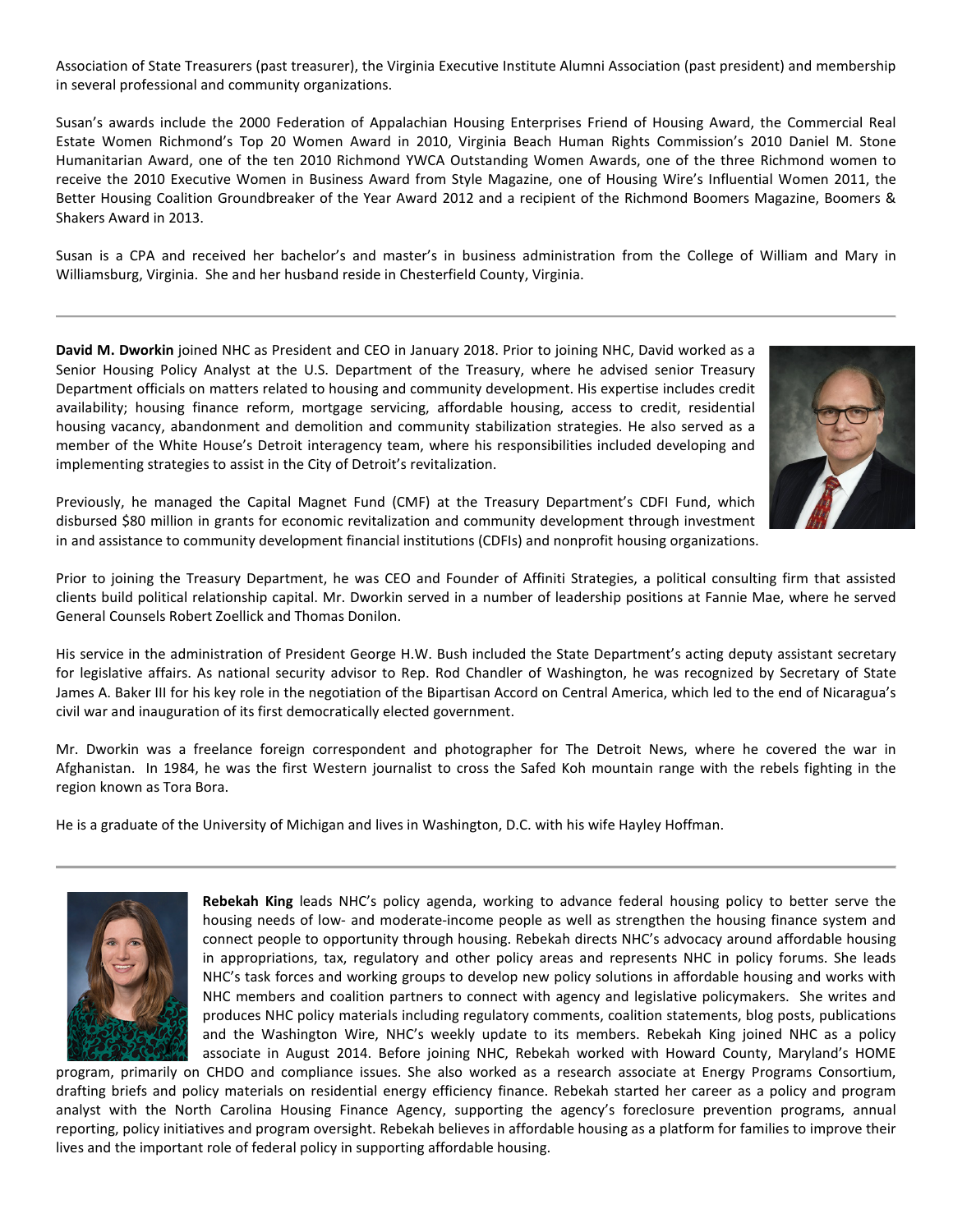She received her master's degree in city and regional planning from the University of North Carolina at Chapel Hill in May 2008 and her bachelor's from James Madison University in May 2006.

**Benson F. (Buzz) Roberts** is president and CEO of the National Association of Affordable Housing Lenders (NAAHL). NAAHL is the national alliance of leading banks, community development financial institutions (CDFIs) and other capital providers for affordable housing and inclusive neighborhood revitalization. Buzz was the director of the Office of Small Business, Community Development and Housing Policy at the U.S. Treasury Department from 2011 to 2015. He was previously senior vice president for policy and program development at the Local Initiatives Support Corporation, the nation's largest nonprofit investor in low-income community development. Buzz has helped to create the Low Income Housing Tax Credit, the New Markets Tax Credit, the Act, the Capital Magnet Fund (a Treasury-HUD partnership to finance affordable rental housing) and bond guarantees for CDFIs. He has been a board member of several national nonprofit organizations and coalitions and has written extensively about affordable housing and neighborhood revitalization.





**Ali Solis** is president and CEO of Make Room, Inc., a national advocacy nonprofit organization giving voice to America's struggling renters. She works closely with the White House, U.S. Congress, state and local policy leaders and industry stakeholders to advance solutions that address rental housing affordability. Ms. Solis was recently successful in gaining bipartisan support for legislation that commemorates September as the National Month for Renters.

During her career in housing, she has led successful national and local campaigns through multi-sector coalitions that mobilize for action.

Ms. Solis previously served as the senior vice president, public policy and corporate affairs executive for Enterprise Community Partners, Inc., where she was the chief external affairs officer responsible for government affairs, policy development, research, communications and business development.

She is an INROADS alumnus and University of Maryland graduate.

**Joseph M. Ventrone** is vice president & deputy chief for regulatory affairs of the National Association of REALTORS® (NAR). Mr. Ventrone oversees all of NAR's regulatory advocacy initiatives and the Real Estate Services Program – an effort directed to serving the special and varied business needs of large brokers. Under his leadership, the regulatory and industry relations department develops and analyzes policy on housing, real estate finance, business and technology, environment and commercial real estate.

Mr. Ventrone's expertise in housing issues spans over 30 years and includes stints in the private sector, top federal agencies and on Capitol Hill during both Democratic and Republican administrations.

Prior to joining NAR in 2003, Mr. Ventrone was a senior policy advisor at the Federal Housing Finance Board, where he liaised with Congress and trade associations for the independent regulatory agency that oversees the \$700 billion Federal Home Loan Bank System.



In Congress, Mr. Ventrone shepherded some of the most significant federal housing, mortgage finance and urban affairs legislation to pass Congress. His achievements include the American Home Ownership and Economic Opportunity Act of 2000, the Quality Housing and Work Responsibility Act, the Homeowners Insurance Availability Act, establishment of the Committee on Affordable